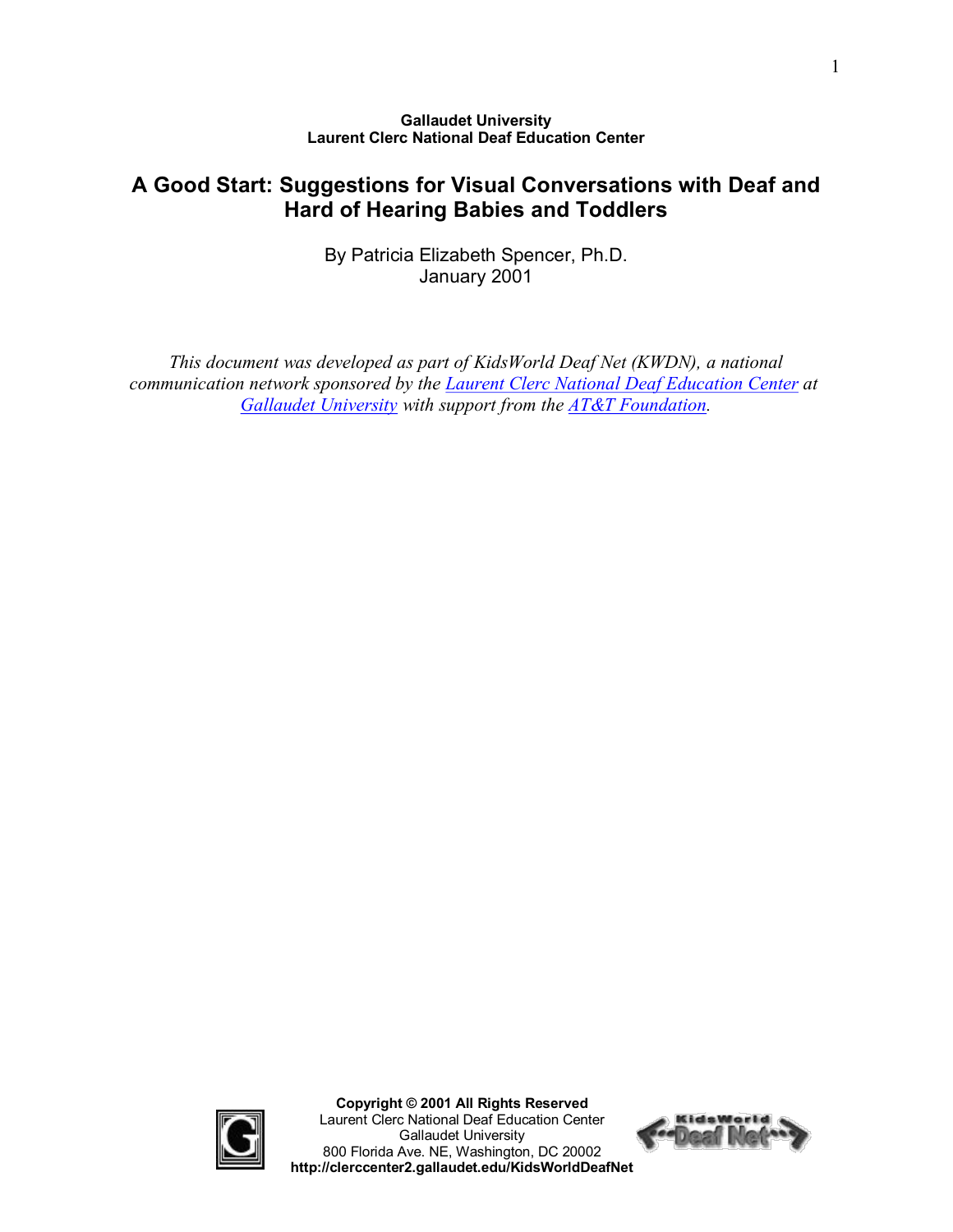#### *READERS ARE ENCOURAGED TO COPY AND DISSEMINATE THIS PAPER!*

Individuals and organizations are free to copy and disseminate this paper given the following conditions: 1) the paper is disseminated in its entirety, including cover and copyright page; 2) excerpts of the paper may be disseminated if the copyright and ordering information below is clearly stated on the first page of the copy or Web site page and a header or footer stating the author and title is clearly shown on each folio; 3) any monies collected will be limited to recovery of costs for reproducing; and 4) the Clerc Center is notified of your intention to disseminate the paper and the number of individuals who are likely to receive it (see contact information below).

#### *WEB SITE DOWNLOADING ALSO AVAILABLE!*

This paper may also be downloaded free of charge from the Laurent Clerc National Deaf Education Center Web site (http://clerccenter.gallaudet.edu) and copied or disseminated electronically given adherence to the conditions above.

> Copyright © 2003 by Laurent Clerc National Deaf Education Center Gallaudet University, Washington, D.C. All rights reserved.

To receive a complete listing of other Clerc Center publications, please contact:

Publications and Information Dissemination Product Inquiries KDES PAS-6 800 Florida Avenue, NE Washington, DC 20002-3695 (800) 526-9105 (V/TTY), (202) 651-5340 (V/TTY), or  $(202)$  651-5708 (FAX) Email: products.clerccenter@gallaudet.edu

*Gallaudet University's Laurent Clerc National Deaf Education Center is pleased to disseminate the information and perspectives contained in this publication. The activities reported in this publication were supported by federal funding. Publication of these* activities shall not imply approval or acceptance by the U.S. Department of Education of the findings, conclusions, or *recommendations herein.*

Gallaudet University is an equal opportunity employer/educational institution and does not discriminate on the basis of race, *color, sex, national origin, religion, age, hearing status, disability, covered veteran status, marital status, personal appearance,* sexual orientation, family responsibilities, matriculation, political affiliation, source of income, place of business or residence, *pregnancy, childbirth, or any other unlawful basis.*



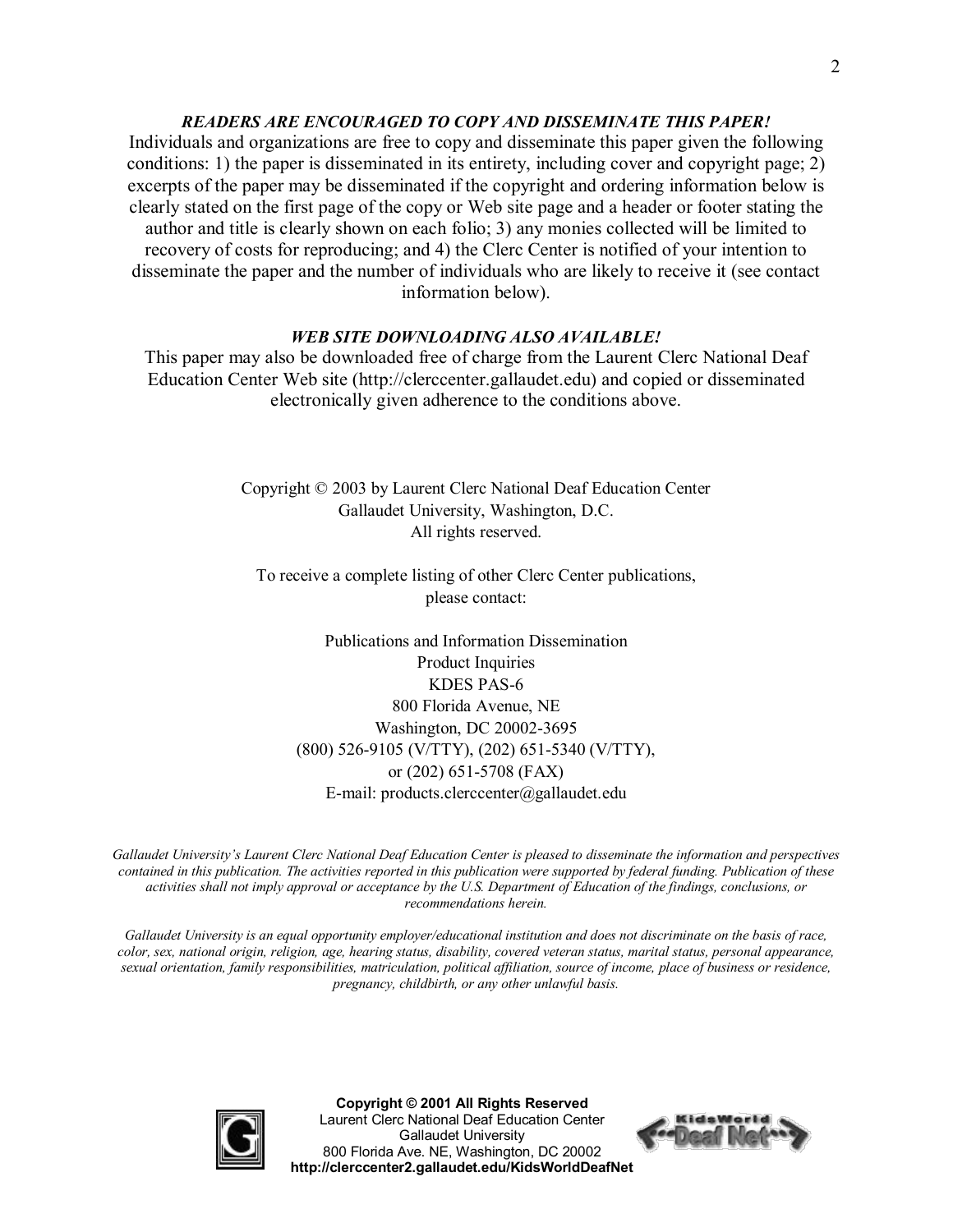## **Introduction**

Researchers have found that children whose hearing loss is identified while they are still babies tend to learn language more easily and more completely than those whose hearing loss is identified later (Yoshinaga-Itano, Coulter, & Mehl, 1998). Procedures for testing hearing have improved recently, with many states testing for hearing soon after birth. This means that many children are discovered to be deaf or hard of hearing during the important first few months of life. In many cases, this gives their parents a great advantage in seeking and providing the kind of support that enables their children to learn language naturally and on time.

Until recently, little information was available to help parents with this task. However, during the 1980s and 1990s several groups of researchers around the world studied babies and toddlers with hearing loss. The research teams watched the babies grow, measured their achievements, and identified the kinds of interaction with parents and other adults that gave them the best start.

One of the most active groups of researchers worked at Gallaudet University at the Center for Studies in Education and Human Development. As a member of that group, my special interest was studying how babies learn to communicate and use language. I also studied the babies' mothers, noticing things they did that gave the babies especially good support for language development.

More than 100 families participated in this research while their babies (hearing, deaf, or hard of hearing) were between 3 and 28 months old. Some of the parents were hearing and some were deaf. Thanks to the willingness of these families to participate in research, much better information now exists about the development of deaf and hard of hearing babies and toddlers.

Research from around the world confirms three important ideas:

- 1) Deaf and hard of hearing babies (just like hearing babies) learn language best in natural situations with people who care about them and know them well.
- 2) Both hearing and deaf parents have natural "instincts" about the kinds of behaviors to use with a baby (Papousek & Papousek, 1987; Koester, 1992; Erting, Prezioso, & Hynes, 1994). They know how to play with babies, how to show their babies how much they love them, and how to communicate with their babies even before the babies can use language. Most of these special parenting behaviors match the needs of all babies: deaf, hearing, or hard of hearing.
- 3) Deaf parents emphasize some kinds of communication behaviors more than most hearing parents do. These special modifications in parent



#### **Copyright © 2001 All Rights Reserved**

Laurent Clerc National Deaf Education Center Gallaudet University 800 Florida Ave. NE, Washington, DC 20002 **http://clerccenter2.gallaudet.edu/KidsWorldDeafNet**

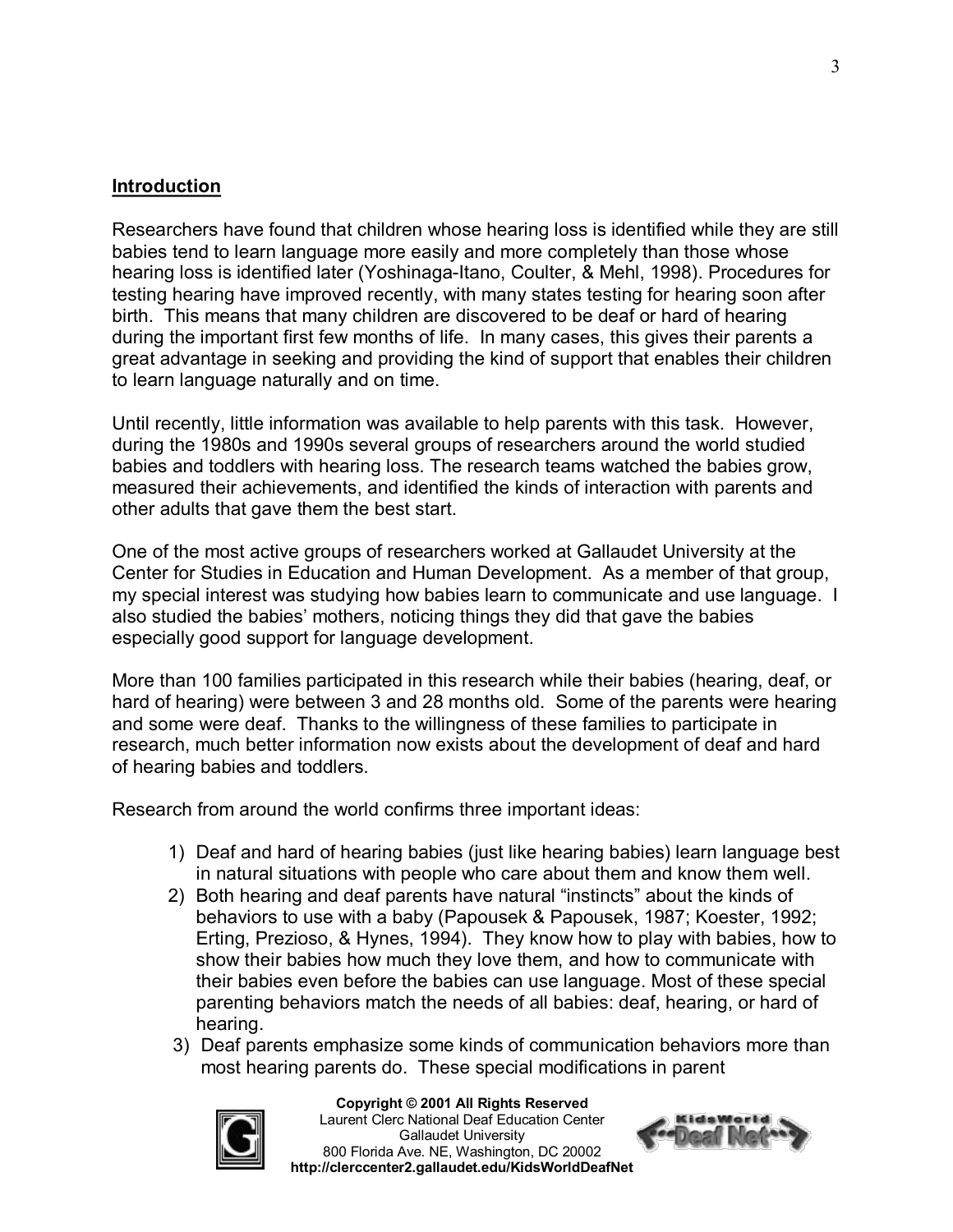communication are particularly helpful for babies with hearing loss. When hearing parents adapt these communication behaviors to those they already know, babies who are deaf or hard of hearing seem to pay attention better and learn language earlier (Erting, et. al, 1994; Harris & Mohay, 1997; Mohay, 2000; Waxman & Spencer, 1997).

These three ideas — and suggestions based on them — are discussed in greater detail, beginning with specific suggestions for ways to communicate with deaf and hard of hearing babies and going onto additional information about the suggestions and how to put them into practice. The information comes from research, made more practical through discussions with parents and teachers.

Although many parents who read this document may have decided to use signed language with their babies, the suggestions are not limited to that communication option. Parents using spoken language or a system like Cued Speech should also benefit from these suggestions.

In this document, the suggestions generally follow a developmental order. That is, suggestions for communicating with younger babies (about birth through 5 or 6 months of age) are given first. Suggestions for older babies and toddlers (6 to 9 months to about 2 years of age) appear later. However, babies develop at different speeds; any or all of the suggestions may be helpful regardless of the age of the baby or toddler who is special to you.

In the **Appendix**, you will find a list of references for suggested additional reading material. These are references to more technical papers that will be helpful if you want to read in more detail about the research discussed here.

#### **About the Author**

Patricia Elizabeth Spencer has bachelor and master's degrees in education and a Ph.D. in Communication Disorders from the University of Texas at Dallas. She has worked at Gallaudet University for more than 22 years. During that time, she has been a diagnostic/prescriptive classroom teacher at Kendall School, the coordinator of a national assessment center for deaf and hard of hearing children, and a research scientist in the Center for Studies in Education and Human Development. As a research scientist, she was involved in longitudinal studies of the development of deaf and hard of hearing infants and toddlers.

She is currently an associate professor in the Department of Social Work where she specializes in teaching research and evaluation courses. Spencer is a frequent speaker at local and national conferences. She has published numerous journal articles and book chapters about her research and recently co-edited a book entitled *The Deaf Child in the Family and at School*.



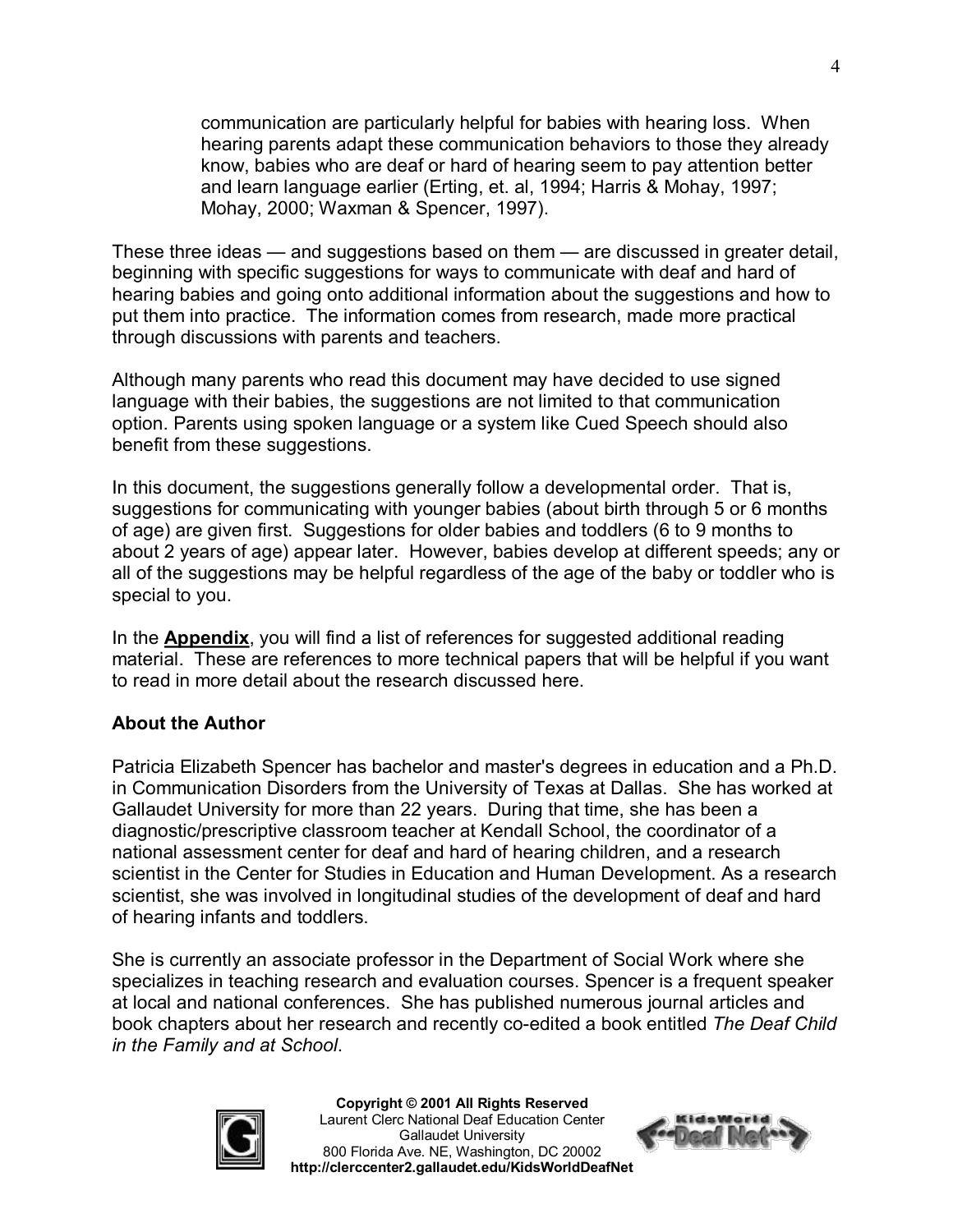How This Document Is Organized:

### **Section I: Engage in Frequent, Positive Communication With Your Baby to Help Language Develop Faster**

A More In-Depth Look:

- A) Take time to respond to your baby's needs
- B) Use as many senses as you can to send messages to a deaf or hard of hearing baby

## **Section II: Be Responsive — Follow the Baby's Lead**

A More In-Depth Look:

- A) Notice where the baby is looking or what the baby seems to be interested in
- B) Pay attention to the baby's arm, leg, and body movements
- C) Respect the baby's right to stop playing or communicating

### **Section III: Help Babies See the Communication and Language That You Are Using**

A More In-Depth Look:

- A) Especially with a young baby, often move your hand or body so the baby can see your communication while still looking at a toy or activity
- B) Move an object (such as a toy) in front of the baby and then move it up toward your own face — when the baby can see your face *and* the object, communicate about it
- C) Tap on an object, perhaps several times, before and after you communicate something about it
- D) Tap on the baby to signal, "Look at me"
- E) Relax wait for the baby to look up on her own

#### **Section IV: Gradually Modify Your Communication To Make Your Baby's Transition To Language Easier**

A More In-Depth Look:

- A) When a baby shows that he or she is beginning to understand language, parents can start using very short sentences: one, two, or three words or signs at a time, plus pointing or tapping on objects
- B) Repeat words, signs, or short sentences several times and tap on objects or point to activities to show the child what you are communicating about
- C) If you use signed language, you can also use fingerspelling
- D) Don't try to send too many messages

## **Conclusion**



#### **Copyright © 2001 All Rights Reserved**

Laurent Clerc National Deaf Education Center Gallaudet University 800 Florida Ave. NE, Washington, DC 20002 **http://clerccenter2.gallaudet.edu/KidsWorldDeafNet**

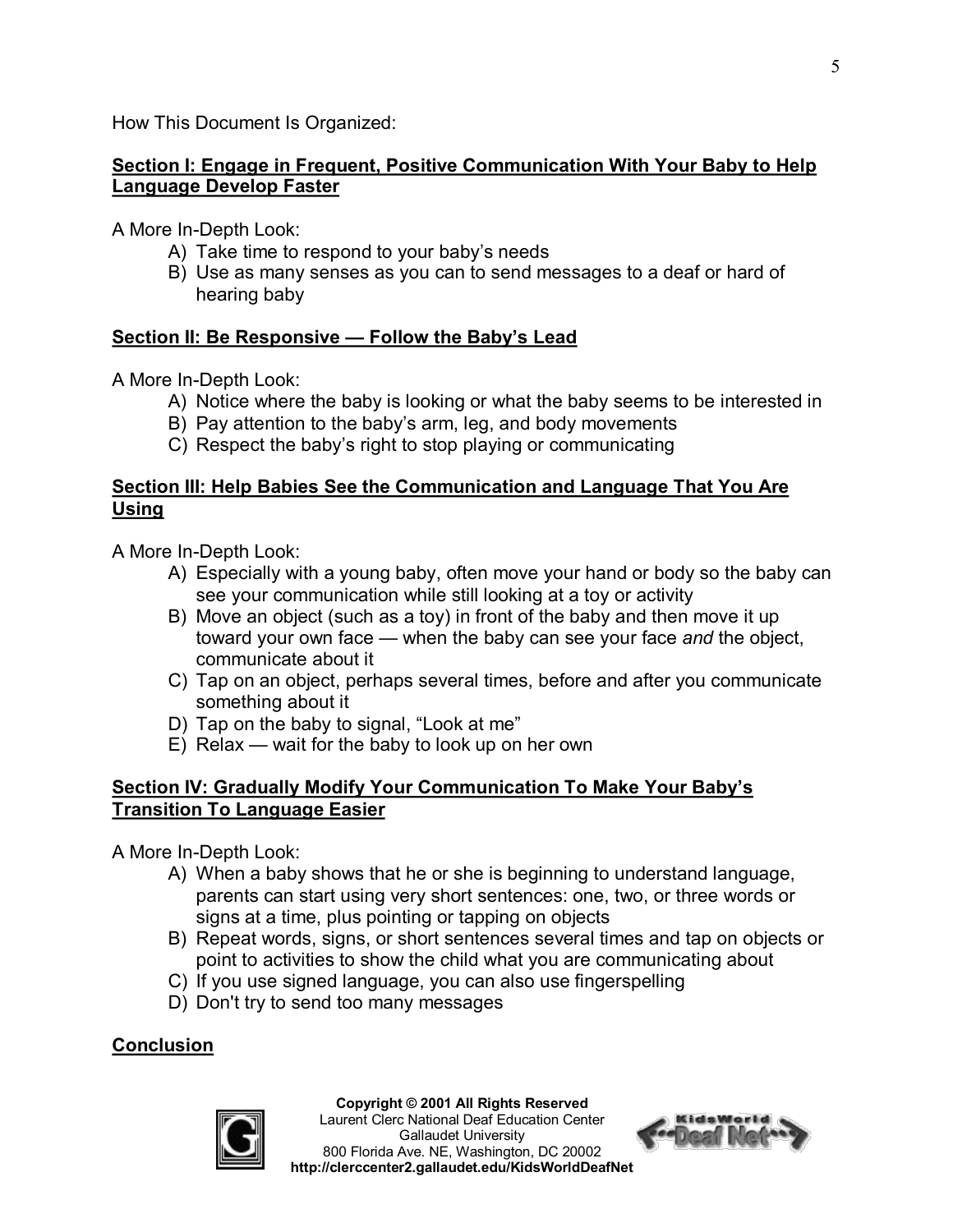### **Section I: Engage in Frequent, Positive Communication With Your Baby to Help Language Develop Faster**

- A) *Take time to respond to your baby's needs*, to let your baby know by your smiles and your touch that he or she is loved. *Play and loving contact are almost as important as food to babies!*
- B) *Use as many senses as you can to send messages* to a deaf or hard of hearing baby. Emphasize touching games. Move your body and face and hands around in front of the baby. Emphasize your facial expressions even more than usual. Talk to the baby, too.

## **A** More In-Depth Look:

A) Take time to respond to your baby's needs

All babies need to develop positive bonds with parents or caregivers. These bonds develop — regardless of the hearing status of the parents or the baby — when the parents respond to their babies' needs (Lederberg & Mobley, 1990). Because young babies can't really tell us what they need, we must observe them carefully, sometimes guess, and try different things to satisfy them. Even though we sometimes have trouble figuring out exactly what a baby wants, the fact that we keep trying teaches babies how important we are to them — and how important they are to us!

It is critical to satisfy a baby's need for food and warmth and safety. It is also important to give the baby more than just those basics. Playing with the baby by exchanging smiles, by gentle touches, and with little games like peek-a-boo constitute more than "play." It is the natural way to strengthen the bond between parent and baby. It is also a natural way to communicate with the baby and build the baby's understanding of communication. Babies who feel loved and secure have extra energy available for learning language and other skills (Slade, 1987; Thompson, 1998; Vondra & Barnett, 1999).

> B) Use as many senses as you can to send messages to a deaf or hard of hearing baby

Without having to think about it, parents use special ways to communicate with young babies (Papousek & Papousek, 1987). For example, hearing parents tend to raise the pitch of their voice when they talk to babies. They talk in a "sing-song" manner with a lot of rhythm. They often repeat phrases or sentences several times, giving the baby a



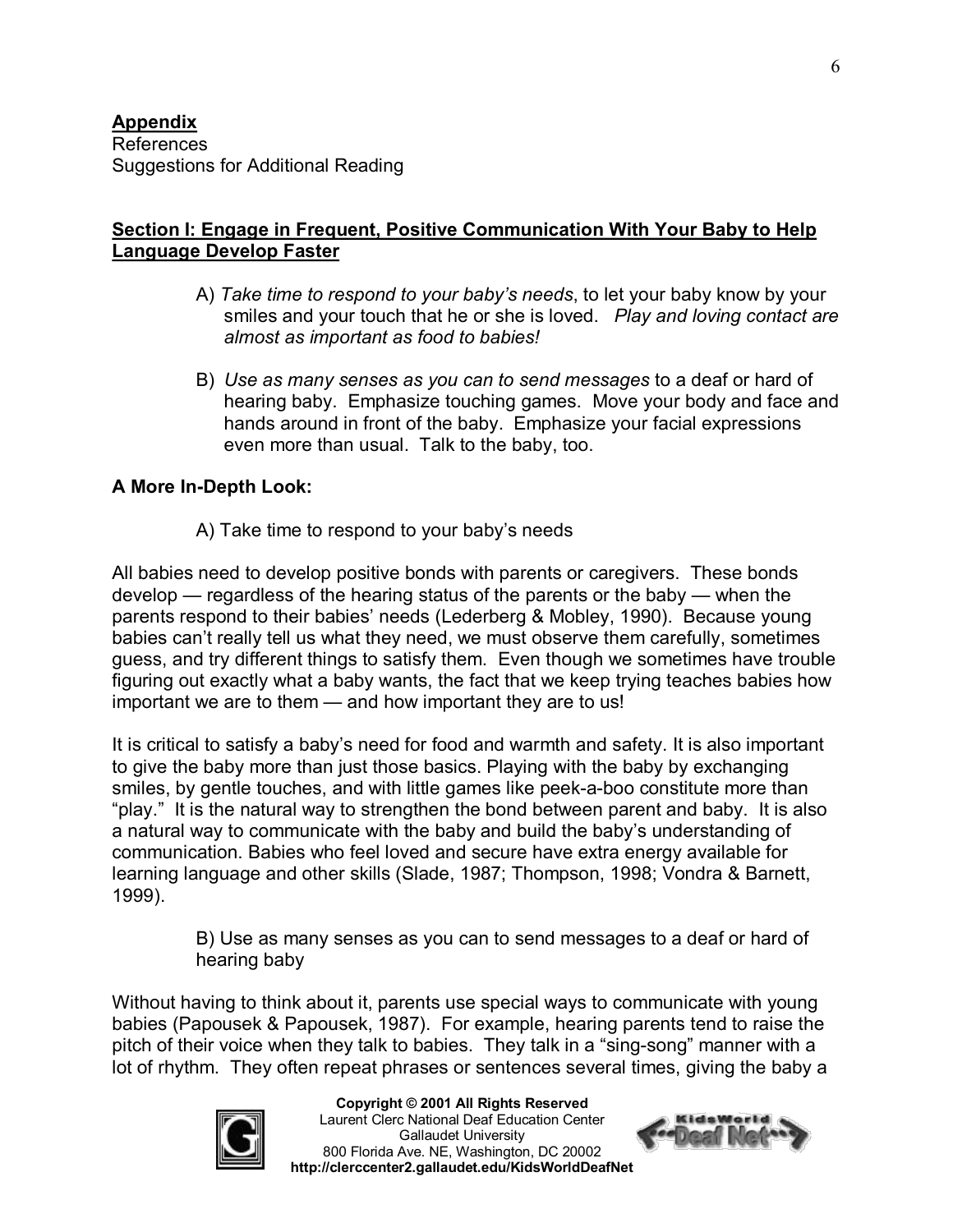chance to anticipate and know what will be said next. Hearing parents also gesture a lot to their babies, often making hand movements in rhythm with their words. They use facial expressions that are usually positive or happy — and they exaggerate those facial expressions compared with those they use when talking to others. Hearing parents also touch their babies frequently, stroking their faces, arms, and legs. Sometimes they hold a baby's feet and make "bicycling" movements with them. The important thing to note here is that hearing parents send messages to babies using more than one sense at once (Bremner, 1988). Even if a baby cannot hear the parents' speech, the baby can receive the messages sent through the other senses.

Deaf parents use many of the same behaviors to communicate with their babies. Although many don't use speech as often as hearing parents, they emphasize the other senses even more (Erting, et. al, 1994). They repeat signed messages again and again, and they make their signs "dance" with rhythm. Deaf parents also touch and stroke their babies' faces and bodies often, even more often than hearing parents usually do (Maestas Y Moores, 1980). Sometimes deaf mothers make signs directly on a baby's body. For example, I saw one deaf mother repeating "pretty baby" to her 3 month-old. When the mother made the sign for "pretty," which is usually made touching the signer's face, she made it on the baby's face instead. Then she leaned back a little and signed "baby" the regular way. All the while, the mother smiled and watched her baby. When the baby smiled back at her, the mother's smile became brighter.

In fact, deaf mothers so strongly emphasize their facial expressions with babies that they may look quite exaggerated to hearing adults. But the babies love those expressions, and watch and sometimes imitate them while smiling and laughing. In as many situations as possible, deaf mothers prefer using positive rather than negativelooking facial expressions (Reilly & Bellugi, 1996). Even when the grammar rules for sign language call for a lowered-evebrow expression (that might look negative to a baby), deaf mothers substitute a raised-eyebrow, happy expression. These exaggerated and happy facial expressions, plus gestures or signs, make the mothers very interesting for the babies to look at — and the babies begin to learn that it is important and pleasant to watch their mothers. If hearing parents increase these kinds of communication behaviors, they will make their own communications more interesting to their deaf or hard of hearing baby, thus making it easier to keep the baby's attention.

## **Section II: Be Responsive — Follow the Baby's Lead**

A) *Notice where the baby is looking* or what the baby seems to be interested in. *Talk or sign about that object or activity*.

B) *Pay attention to the baby's arm, leg, and body movements*. These movements can tell us when the baby is excited. They might also show us that the baby is trying to communicate.



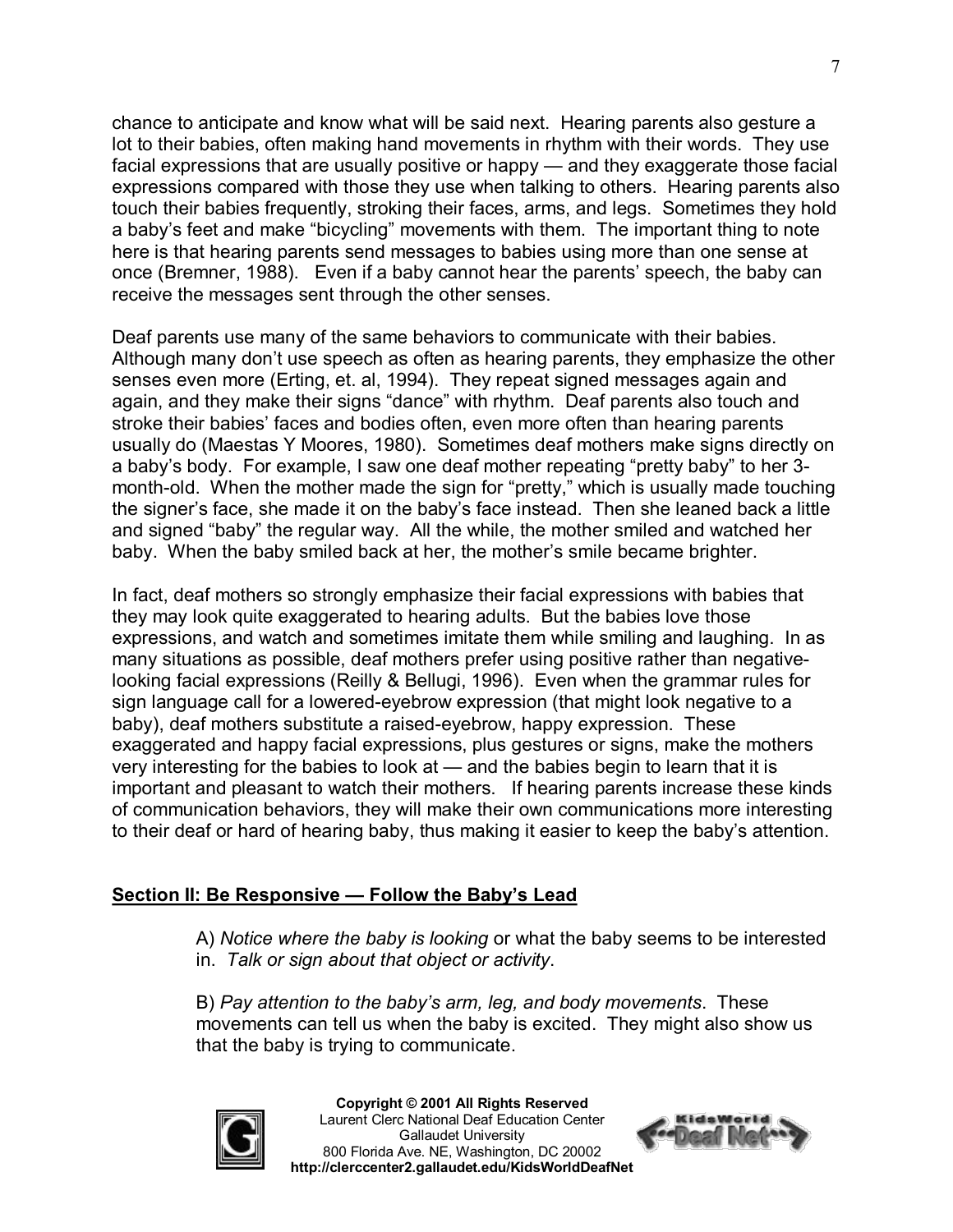C) *Respect the baby's right to stop playing or communicating*. Sometimes babies look away or even begin to fuss when they have had too much playing — too much stimulation.

## **A More In-Depth Look:**

A) Notice where the baby is looking or what the baby seems to be interested in.

Babies will be more interested in communicating when the baby can set the "topic" of the communication. Even as adults, we don't like to communicate with people who seem to ignore our own ideas and interests. A friend of mine, for instance, said recently about another person, "You know, she seems determined to talk about what she herself has in mind. It really doesn't matter what we say. She takes the conversation back to her original topic." Needless to say, my friend and I don't enjoy conversations with this person. Babies and young children can get the same feeling if their conversation partners keep "changing the subject" instead of following up on the child's interest. This is the case even when the child's interest is shown through actions instead of any kind of real language.

A second reason to follow a baby's interest instead of changing the topic is that language learning occurs more efficiently when parents talk or sign about an object or activity that the baby exhibits an interest in (Tomasello, 1988). And, babies and young children whose mothers often *respond*, or follow the children's interests, develop language more quickly than children whose mothers change the topic frequently. The benefits of responding are the same whether babies are hearing, deaf, or hard of hearing (Spencer & Lederberg, 1997; Wilson & Spencer, 1997).

Here are examples of responding and of topic changing:

- · Mother *responds* or follows child's topic: Child looks at toys spread around on floor, and then picks up a baby doll. Mother says, "Oh, a baby. You want to play with the baby?"
- · Mother *changes* topic: Child looks at toys spread around on floor, and then picks up a truck. Mother, also looking around at toys, picks up a cup and saucer. "Here, Honey," mother says, "Let's have a tea party. Do you want a drink?"

Why do children learn easier in the responsive situation? Learning a new word is a cognitive or thinking task that requires mental energy. When a child is already thinking about an object or activity, she has only to connect a new word with that object or activity. It is a one-step task.

In the second situation, when the mother redirects the child's attention, the wordlearning task becomes more complex. It involves at least three steps: the baby must



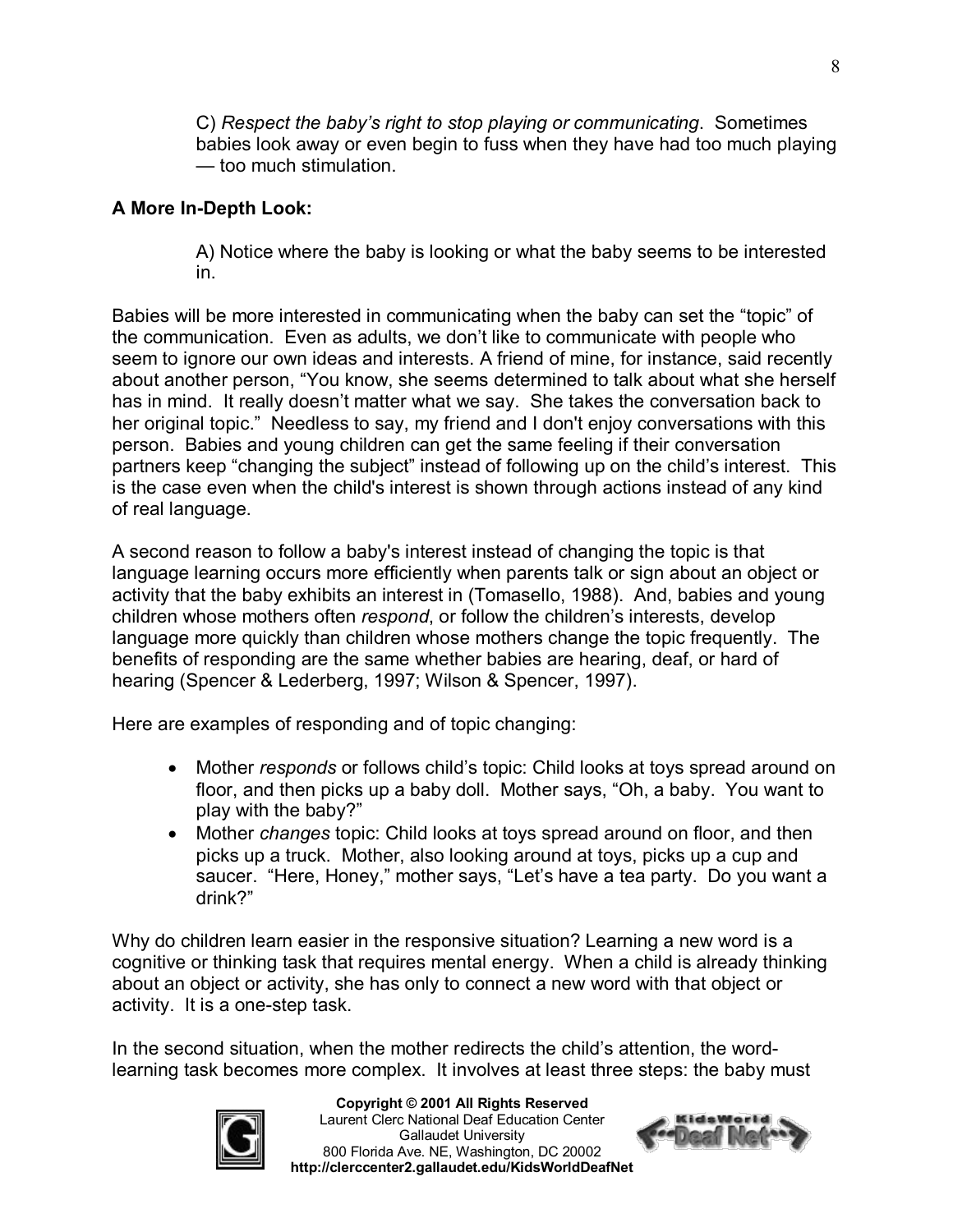figure out that the adult wants her to notice something new, then figure out exactly what and where the new thing is, then finally make the connection between the new word and that object or activity.

In some of my research, I measured responsiveness in the language of hearing mothers with deaf babies, hearing mothers with hearing babies, and deaf mothers with deaf babies. (I defined "responsiveness" as the amount of time mothers talked or signed about something the baby was already looking at or playing with.) In each group, mothers followed their babies' interest about 80 percent of the time. This is a very high percentage because it is not possible — and probably not even wise — to follow the child's topic 100 percent of the time. Because the mothers were responsive so often, I think they responded to a child's topic naturally, without having to stop and think about what to do (Spencer, Lederberg, & Waxman, 1996).

Responsiveness may come naturally when mothers are encouraged simply to play and communicate with their children. Responsiveness to children's interests can be blocked and occur less often, however, if mothers believe they must perform as teachers instead of parents. "Teacher" style is often less responsive and more redirecting or topicchanging. This redirecting style may be effective in some situations with older children, but it is not a good communication style for parents and other adults communicating with babies and toddlers.

B) Pay attention to the baby's arm, leg, and body movements

When playing with and responding to a baby, it is important to notice the movements of their bodies, especially their arms and legs. Babies often show their feelings and their readiness for play by these movements. Researchers at Gallaudet University noticed that many deaf and hard of hearing babies moved their arms and legs more often than hearing babies (Koester, Papousek, & Smith-Gray, 2000; Koester & Meadow-Orlans, 1999). One researcher reported that a hearing mother, watching her baby's movements, said that she was afraid the baby was hyperactive. A deaf mother, whose baby moved much the same way, interpreted the activity very differently. She said to the researcher, "Look at that. My baby is trying to sign something to us." Neither mother may have been correct about the meaning of her baby's activities. However, the deaf mother assumed that the activity was meaningful so she responded as though it was. Because she responded to the baby's arm and leg movements, the baby learned that those movements got mother's attention; they were a way to communicate.

C) Respect the baby's right to stop playing or communicating

It is important to keep in mind that babies, like adults, need "down time." When young babies play or communicate for a long time, they can become tired or even too excited. When this happens, babies often look away from the communication and lose their happy facial expressions (Schaffer, 1984). The best way to respond to this behavior is to wait quietly for a short time to see if the baby looks back to re-start the



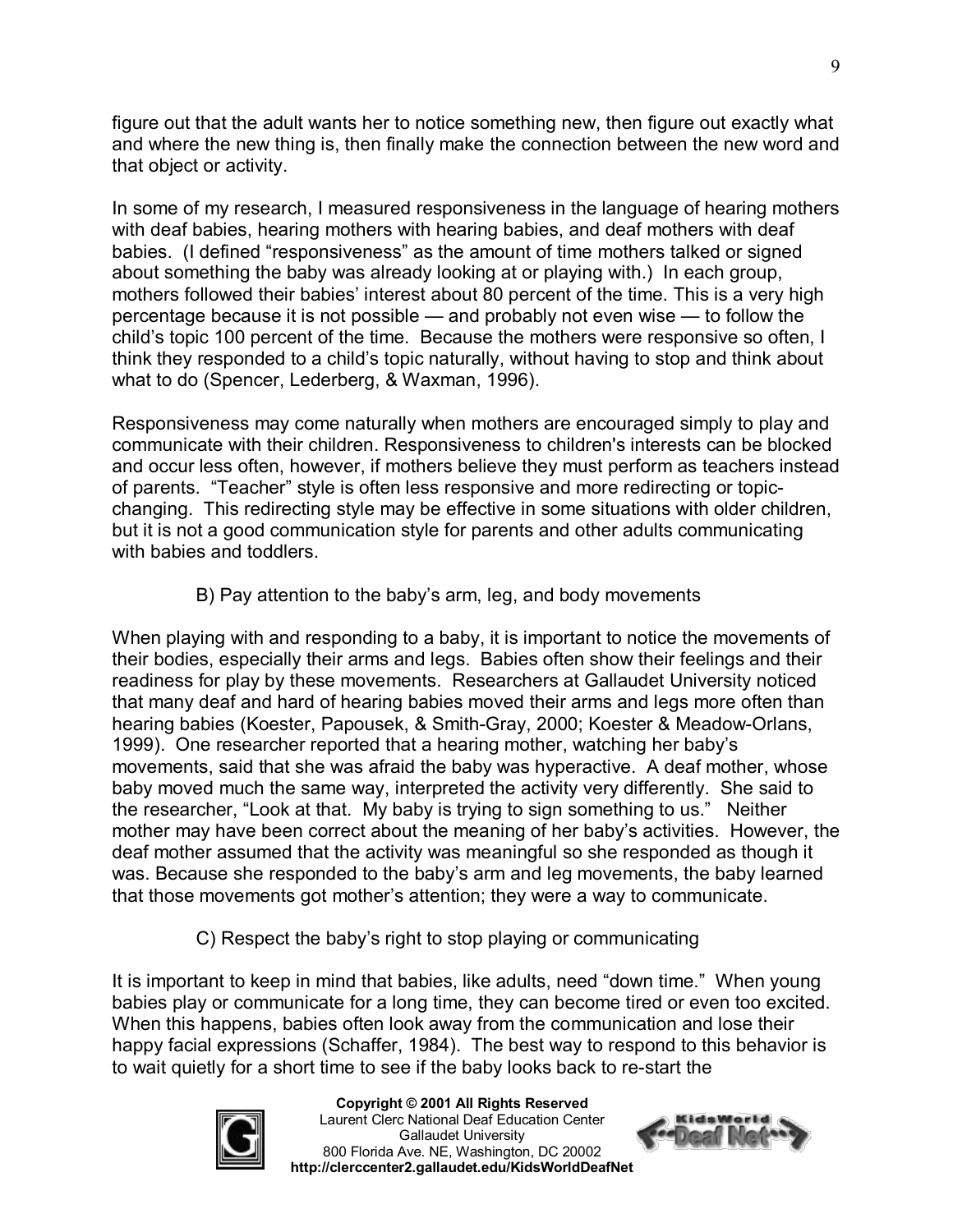communication. Some babies are more sensitive than others and will need to rest more often.

#### **Section III: Help Babies See the Communication and Language That You Are Using**

A) Especially with a young baby, often *move your hand or body so the baby can see your communication while still looking at a toy or activity*.

B) *Move an object (such as a toy) in front of the baby* and then move it up toward your own face. When the baby can see your face *and* the object, communicate about it.

C) *Tap on an object*, perhaps several times, before and after you communicate something about it. This helps the baby know what your communication is about.

D) *Tap on the baby to signal, "Look at me."* Repeat the tapping signal or combine it with moving an object if your first try isn't successful. Remember that babies have to learn to look up when they are tapped. It doesn't happen automatically. It takes time. Be patient while the baby is learning the signal.

E) Relax — w*ait for the baby to look up on her own*. You do not have to fill every moment with communication and language. It is more important to follow up on the baby's interests and make sure he or she can see your communication.

## **A** More In-Depth Look:

A) Especially with a young baby, often move your hand or body so the baby can see your communication while still looking at a toy or activity

During the early months of life, babies spend a lot of their time watching the person communicating or playing with them. However, by 5 or 6 months of age, most babies begin to display a great interest in objects (Adamson & Chance, 1998). They want to explore objects and toys by looking at them and manipulating them. They spend more time looking at objects and less time looking directly at parents and other people who want to communicate with them.

This stage of development presents special challenges for persons communicating with babies who are deaf or hard of hearing. A hearing child can hear and understand language even when looking at an object instead of the speaker. But, this is usually not the case for a child who is deaf or has a significant hearing loss. A child with hearing loss will hear spoken language only partially, in a distorted way, or perhaps not at all.



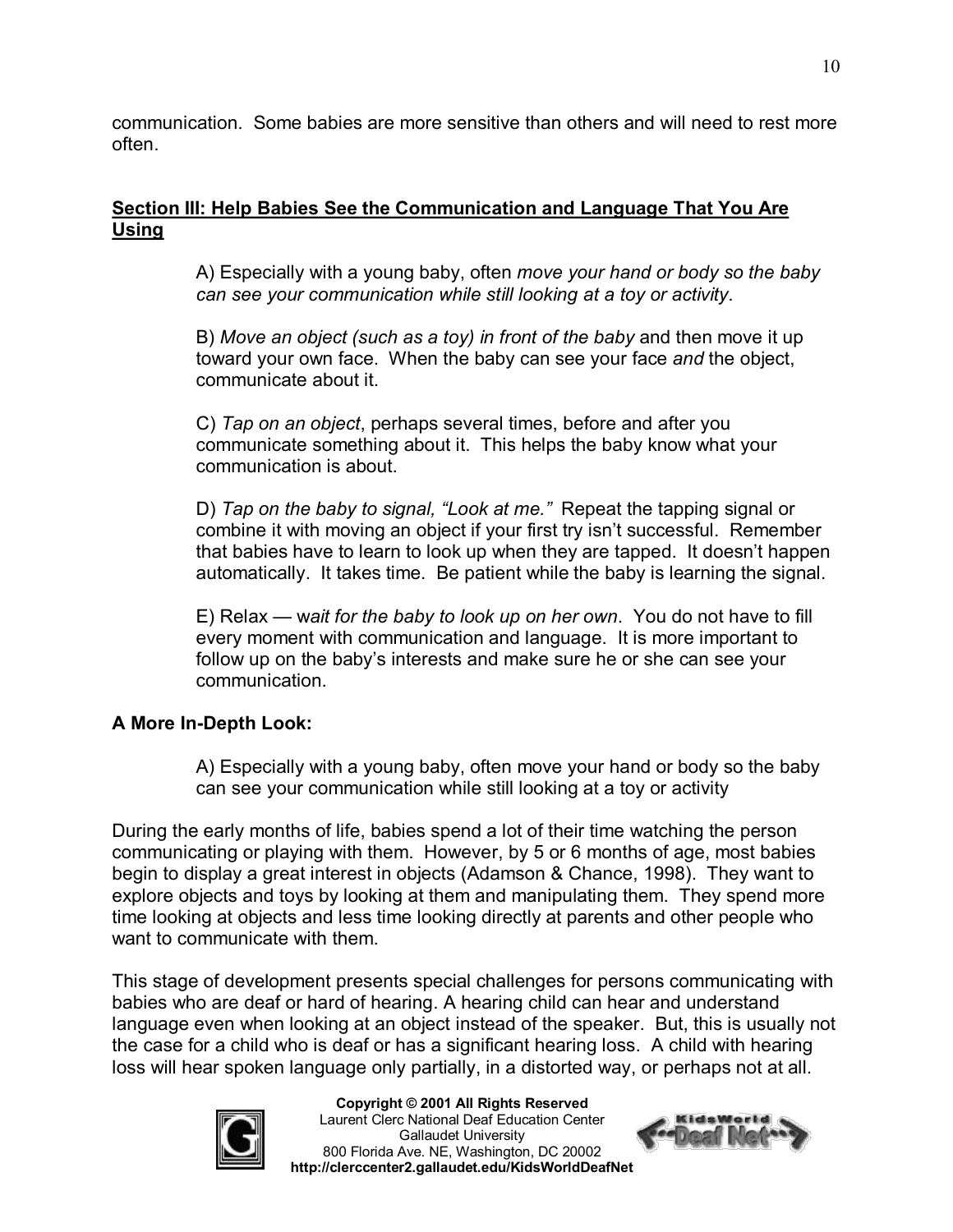The child needs to see the message in order to understand it. Whether the message is signed or spoken, it is helpful for the child to be able to see the face and body of the person who is sending the message. The child can get information from mouth movements, facial expression, and body language in addition to information from sound or sign.

This communication strategy was observed in my research with deaf and hearing mothers and in several other research centers around the world (Harris & Mohay, 1997; Mohay, 2000; Waxman & Spencer, 1997; Spencer & Lederberg, 1997; Spencer, et. al, 1996). It is an effective way to help deaf and hard of hearing babies see messages directed to them. The strategy of moving your hands to sign or gesture on or near something that the baby is already looking at is especially useful with younger babies. My associates and I saw both hearing and deaf mothers use this strategy; however, deaf mothers used it more often. They did this frequently when babies were younger, but began to decrease it after the babies were about a year old. This strategy particularly nurtures early language development because babies can see communication about an object without having to look away from it.

Even so, babies whose mothers used sign language sometimes looked up at their mothers after they saw the sign near the objects. When this happened, mothers usually made the sign again. That way, the baby could gradually learn to switch visual attention from the object to the mother and then back to the object. Looking from object to mother and back to object gives the baby more opportunity to connect language (including longer utterances) with the object or activity of interest. However, this switching attention skill takes time to develop. Often it doesn't happen until after 13 months of age, sometimes later.

> B) Move an object (such as a toy) in front of the baby and then move it up toward your own face — when the baby can see your face *and* the object, communicate about it

Another way to help a baby see communication while looking at an object is for the mother to move an object in front of the baby. This almost always gets the baby's attention. Then the mother can continue to move the object, bringing it up near her face. When the baby can see mother and object at the same time, mother can communicate about the object. Deaf mothers do this quite often, usually signing something about the object while the baby can see both it and the mother. This is most effective when a mother moves an object that she and the baby have been playing with together — or moves an object related to one the baby is playing with. That way, the mother can use language that is responsive to the baby's interest instead of changing the topic.

> C) Tap on an object, perhaps several times, before and after you communicate something about it

Pointing to or tapping directly on an object before saying or signing something about it



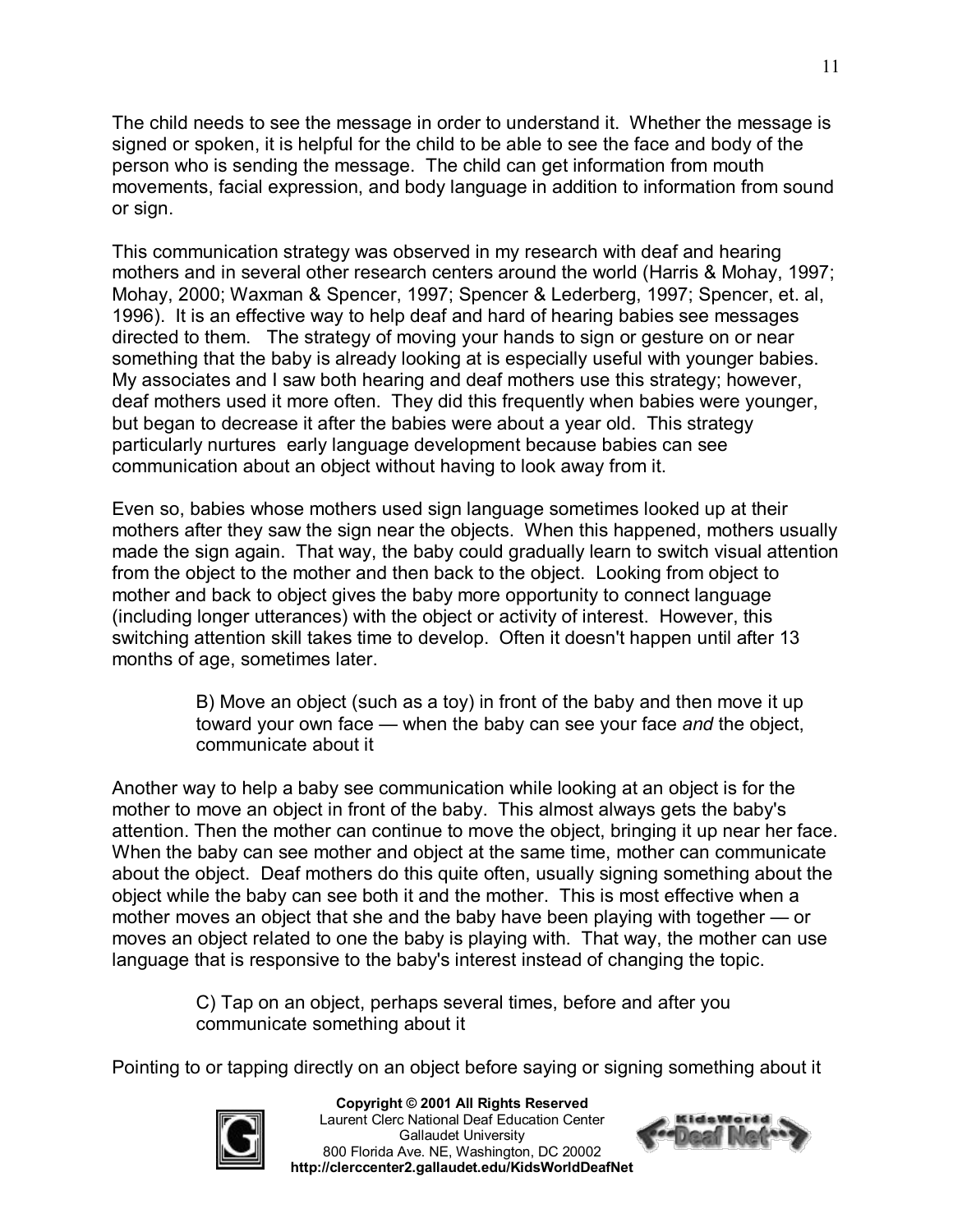shows the baby exactly what the mother's language means. Deaf mothers tap on objects very often before, and sometimes after, they sign something about the object. For example, one deaf mother and her baby were playing with a ball. The mother picked up the ball, held it near her face, and tapped on it quickly about five times. This got the baby's attention. The mother then signed "ball" three times and tapped on the ball several more times before handing it back to the baby.

D) Tap on the baby to signal, "Look at me"

Sometimes deaf mothers also tap or pat with a flat hand directly on their babies' shoulders, arms, or legs, to signal them to look up for communication. Although hearing people use this signal occasionally to get a person to look at them, it isn't often used by hearing mothers with their babies. But it is an important tool to use with deaf and hard of hearing babies. My research showed that babies whose mothers often used this signal learned to look up at their mothers on their own earlier than babies whose mothers rarely used this signal (Spencer, 2000). And babies whose mothers used this signal often exhibited better signed language skills at 18 months and at 2 years. (For families using signed language, babies of mothers who more often used signs also had better language skills by 2 years.)

In addition, the tapping signal seemed to help babies in oral language programs to learn to look at their mothers' faces for communication. Those babies who looked up more often developed oral language better than those who did not.

Parents need to know, though, that babies don't start out understanding the tapping signal. They have to learn that it means, "Look at me." To teach them this meaning, deaf mothers usually combine the tapping signal with other communication strategies during their children's early months. For example, I observed one mother tap on her baby's shoulder, but the baby didn't look up. The mother then rubbed gently on the baby's leg. When the baby still didn't look up, the mother moved an object in front of the baby and brought it near her own face. At the same time, she tapped on the baby's shoulder again. Combining all these strategies helped get the baby's attention. This baby learned the meaning of the tapping signal before she was 18 months old. At that age, she would look up at her mother quickly when her mother tapped lightly on her shoulder.

It can be difficult to know exactly how often and how persistently to use the tapping signal with an individual baby. Some babies seem almost to resist persistent tapping. Others quickly notice and respond to tapping. Mothers need to be careful how they use the signal, and to be sensitive to their own baby's personality. Because there are no "hard and fast" rules about how to use the tapping signal, hearing mothers may benefit from seeing deaf adults use this signal with babies.

E) Relax — wait for the baby to look up on her own



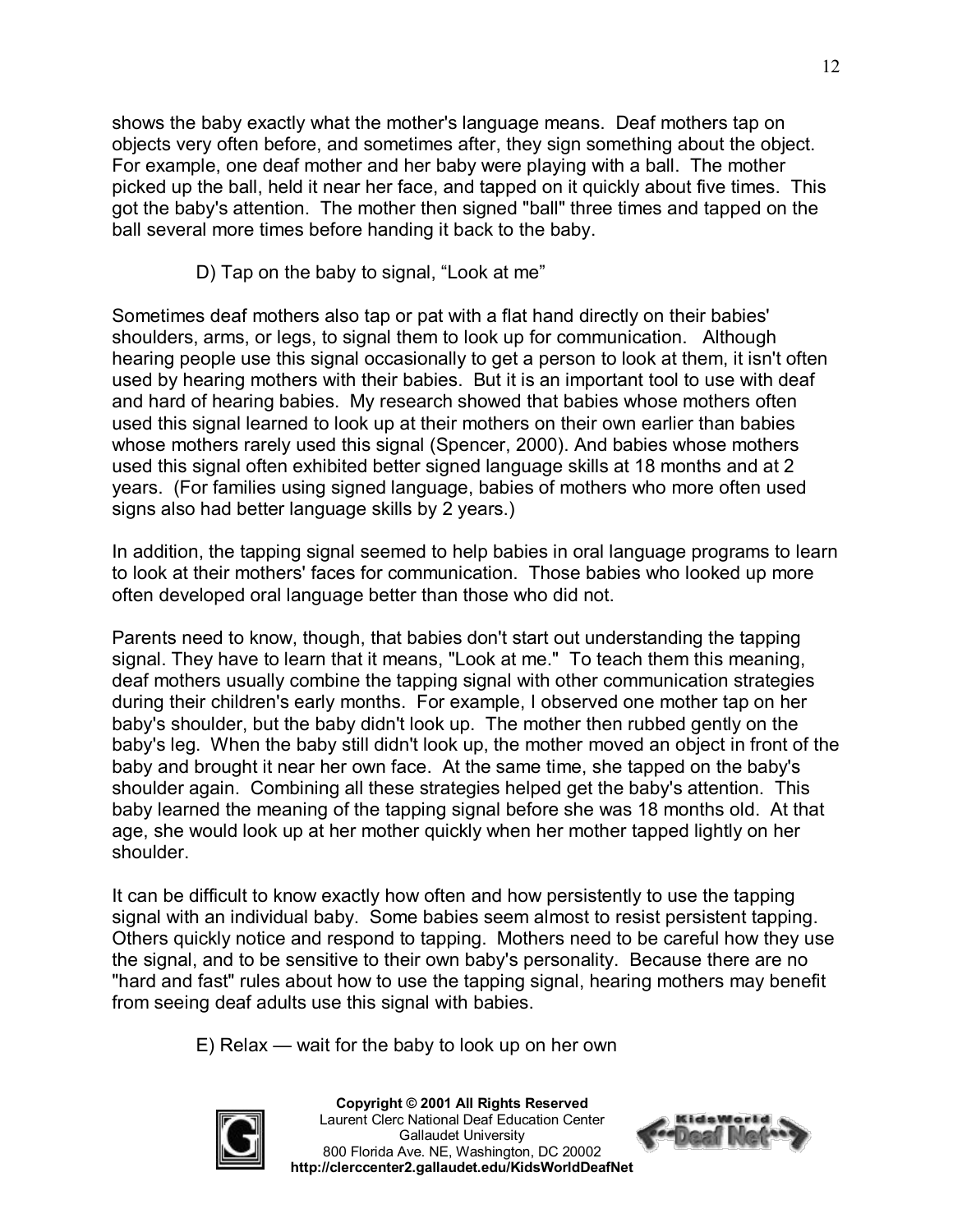One of the best ways to ensure that a baby takes note of communication is to wait for the baby to look up, then quickly say or sign something to the baby (Spencer, Bodner Johnson, & Gutfreund, 1992). This may require a lot of patience, because some babies will often not look up. But, when a mother communicates in an interesting and responsive way during the times that a baby does decide to look up, it is like giving the baby a reward: It encourages looking up in the future. Some deaf mothers seem especially skilled at using this strategy.

Hearing babies learn to look in the direction of a sound very soon after birth (Clifton, 1992). This apparently leads hearing babies to look around often and — after about a year of age — to look up at people frequently while playing and communicating. But what about deaf and severely hard of hearing babies? Without sounds to attract their attention, can they learn as easily to look back and forth between people and interesting objects or events? My research shows that they do indeed learn this at about 12 months — if their parents use the communication and attention signals we have discussed so far (Spencer, 2000).

#### **Section IV: Gradually Modify Your Communication to Make Your Baby's Transition to Language Easier**

A) When a baby shows that he or she is beginning to understand language, *parents can start using very short sentences: one, two, or three words or signs at a time*, plus pointing or tapping on objects.

B) *Repeat words, signs, or short sentences several times*. Also, tap on objects or point to activities to show the child what you are communicating about.

C) If you use signed language, you can also *use fingerspelling*.

D) *Don't try to send too many messages*. It is not necessary to "flood" the child with language.

#### **A** More In-Depth Look:

A) When a baby shows that he or she is beginning to understand language, parents can start using very short sentences: one, two, or three words or signs at a time, plus pointing or tapping on objects

It has been known for many years that hearing parents of hearing babies use short and simple sentences with their babies between about 9 and 15 months of age (Bremner, 1988). This is when babies start to show that they understand language, and most babies themselves begin to produce language. Without really thinking about it, their parents give them a "model" of language that is easy to understand and easy to learn.



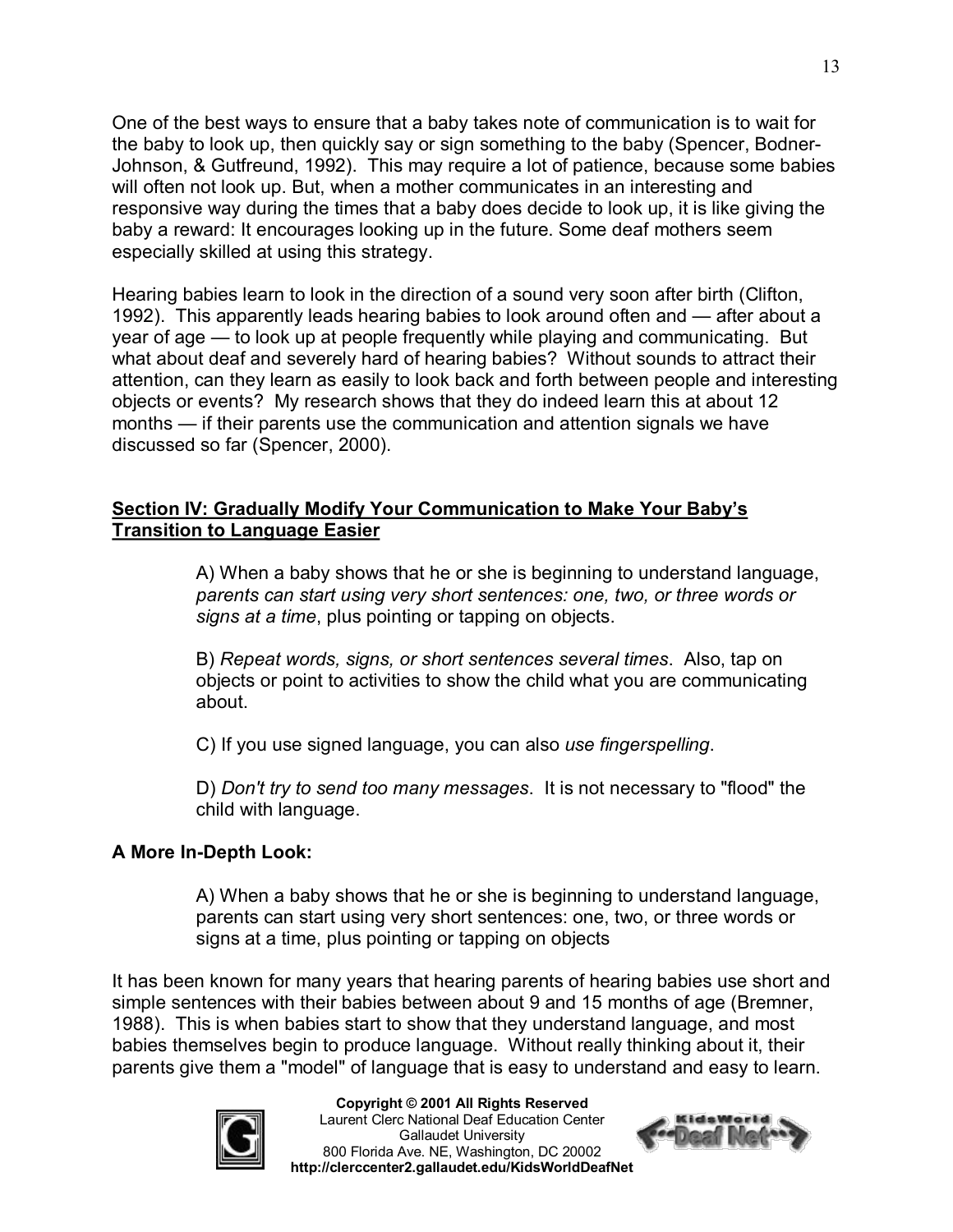Then, when the babies begin to talk more, parents gradually move onto more complicated language.

The same general pattern has been noticed among deaf parents. When their deaf babies begin to understand signed language, deaf mothers start producing very short, simple, signed phrases and sentences. Research at Gallaudet University (and in Australia and the United Kingdom) shows that many deaf mothers produce mostly oneand two-sign phrases when their babies are about 12 months old (Mohay, 2000; Spencer & Lederberg, 1997; Harris, Clibbens, Chasin, & Tibbitts, 1989; Kantor, 1982; Kyle, Ackerman, & Woll, 1987).

As children begin to use language themselves, parents don't need to produce many long sentences. It seems more important for the parents' language to follow the child's interest and that the language be produced where the child can see it. Of course, deaf mothers begin to use more and longer signed sentences after their children show that they understand more — and when the children themselves begin to produce more than one word or sign in a single phrase. However, in the early stages of a child's understanding and expression of language, hearing parents should feel comfortable signing short (even one-sign) sentences to the children.

> B) Repeat words, signs, or short sentences several times and tap on objects or point to activities to show the child what you are communicating about

Like hearing parents with hearing babies, deaf mothers repeat signs and short sentences again and again. This gives the babies several chances to notice them and recognize the language patterns. Babies seem to find repeated language interesting. Deaf mothers also tap on objects, point, use interesting facial expressions, and use other strategies (discussed throughout this document) to help their babies see and pay attention to language.

C) If you use signed language, you can also use fingerspelling

Hearing parents can use fingerspelling occasionally with young deaf and hard of hearing children. Although at first glance it seems fingerspelling would be difficult for children, researchers report that deaf parents use it — even with babies (Erting, Thumann-Prezioso, & Benedict, 2000). Researchers even think that occasional short fingerspelled words might give a child a first step toward learning about letters — and this can help later in learning to read.

One hearing father who participated in my research told me a story about the way his deaf daughter showed her parents that it was all right to fingerspell to her. This child had a deaf teacher, who must have fingerspelled to her in her intervention program. But the parents had not seen this; they both thought it foolish to fingerspell to a young child. Surely it would be too hard to understand. One day, when their daughter was less than 3 years old, they noticed her standing in back of their car. She was looking carefully at



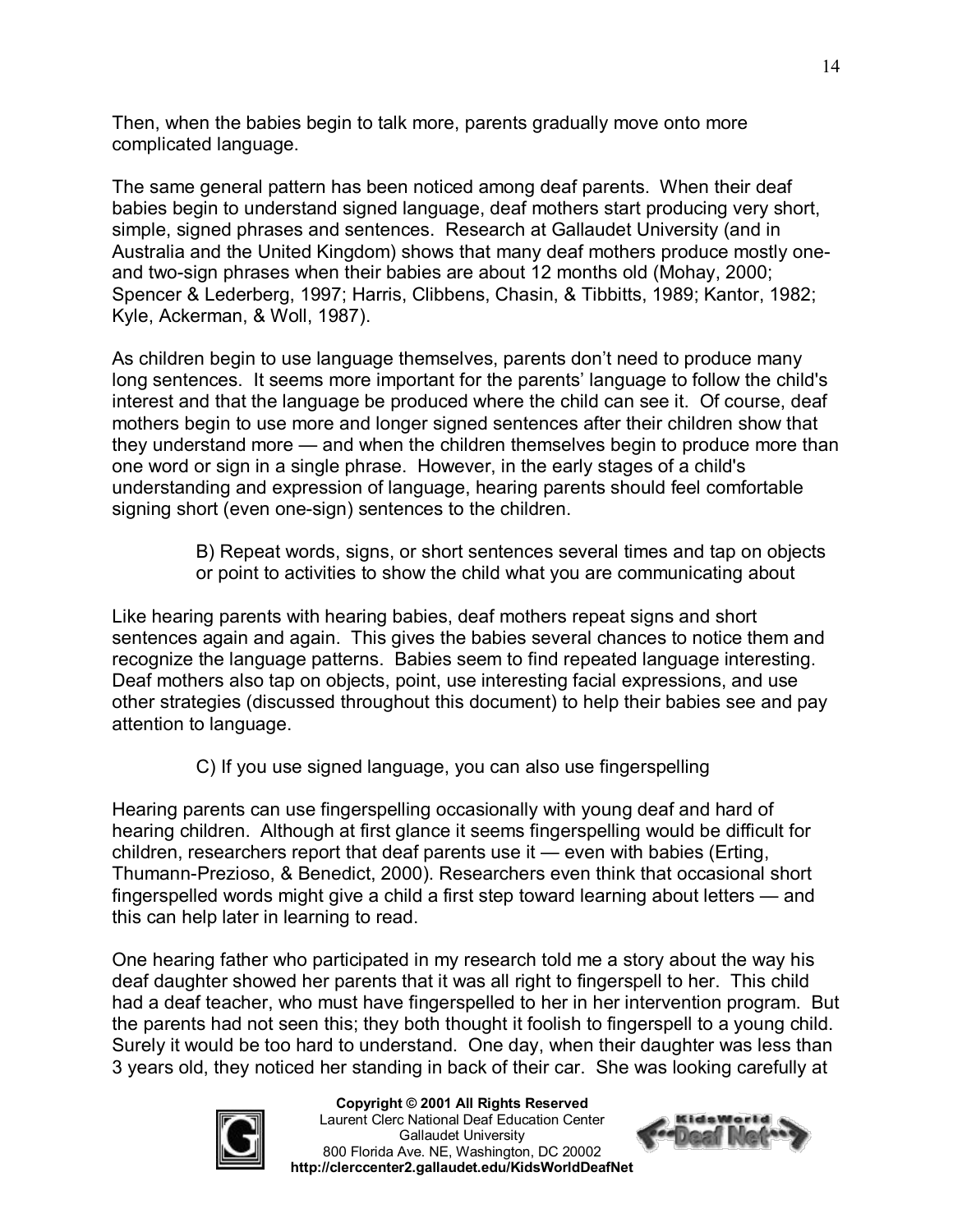the metal letters that spelled out its name. Then they saw her little fingers move: V-O-L-V-O, she spelled slowly and carefully. Once they got over their initial shock, they decided that fingerspelling wasn't too hard for her after all!

D) Don't try to send too many messages

One strategy deaf mothers use often — waiting for a child to look up before signing to them — means that deaf mothers tend to send fewer language messages to their babies than hearing mothers do in the same amount of time. Still, the signed language skills of deaf babies with deaf signing parents develop as quickly as the spoken language of hearing children (Spencer & Lederberg, 1997).

# **Conclusion**

Finding out that a child is deaf or hard of hearing early in that child's life gives parents an opportunity to facilitate language learning in natural, everyday situations. Hearing parents naturally, without having to think about it, communicate in many ways that are effective for babies with hearing loss as well as those who are hearing. However, research with deaf parents found they emphasize some communication strategies that prove especially helpful for babies who are deaf or hard of hearing. When hearing parents add these strategies to their communication behaviors, they provide their babies with an especially good start on learning language.



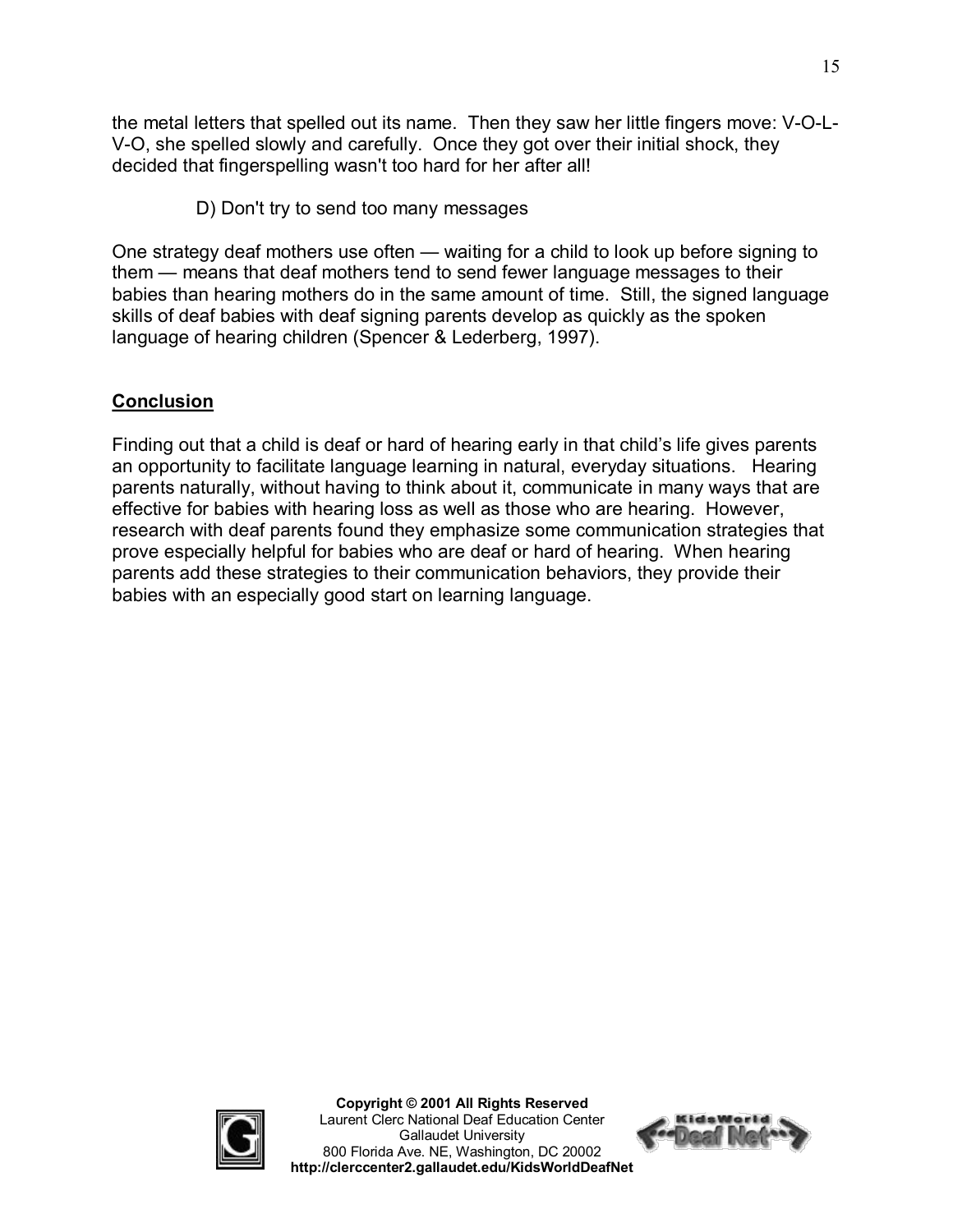## **Appendix**

## **References**

Adamson, L. & Chance, S. (1998). Coordinating attention to people, objects, and language. In A. Wetherby, S. Warren, & J. Reichle (Eds.), *Transitions in prelinguistic communication* (pp. 1537). Baltimore: P. Brookes.

Bremner, G. (1988). *Infancy*. Oxford, UK: B. Blackwell.

- Clifton, R. (1992). The development of spatial hearing in human infants. In, L. Werner & E. Rubel (Eds.), *Developmental psychoacoustics* (pp. 135-157). Washington, DC: American Psychological Association.
- Erting, C., Prezioso, C., & Hynes, M. (1994). The interactional context of deaf motherinfant communication. In V. Volterra & C. Erting (Eds.), *From gesture to language in hearing and deaf children* (pp. 97-106). Washington, DC: Gallaudet University Press.
- Erting, C., Thumann-Prezioso, C., & Benedict, B. (2000). Bilingualism in a Deaf family: Fingerspelling in early childhood. In, P. Spencer, C. Erting, & M. Marschark (Eds.), *The deaf child in the family and at school* (p. 4154). Mahwah, NJ: L. Erlbaum.
- Harris, M., Clibbens, J., Chasin, J., & Tibbitts, R. (1989). The social context of early sign language development. First Language, 9, 81-97.
- Harris, M. & Mohay, H. (1997). Learning to look in the right place: A comparison of attentional behavior in deaf children with deaf and hearing mothers. *Journal of* **Deaf Studies and Deaf Education, 2(2), 95-103.**
- Kantor, R. (1982). Communicative interaction: Mother modification and child acquisition of American Sign Language. Sign Language Studies, 36, 233-282.
- Koester, L. (1992). Intuitive parenting as a model for understanding parent-infant interactions when one partner is deaf. *American Annals of the Deaf, 137*(4), 362 369.
- Koester, L. & Meadow-Orlans, K. (1999). Responses to interactive stress: Infants who are deaf or hearing. American Annals of the Deaf, 144(5), 395-403.
- Koester, L., Papousek, H., & Smith-Gray, S. (2000). Intuitive parenting, communication, and interaction with deaf infants. In, P. Spencer, C. Erting, & M. Marschark (Eds.), The deaf child in the family and at school (pp. 55-72). Mahwah, NJ: L. Erlbaum.



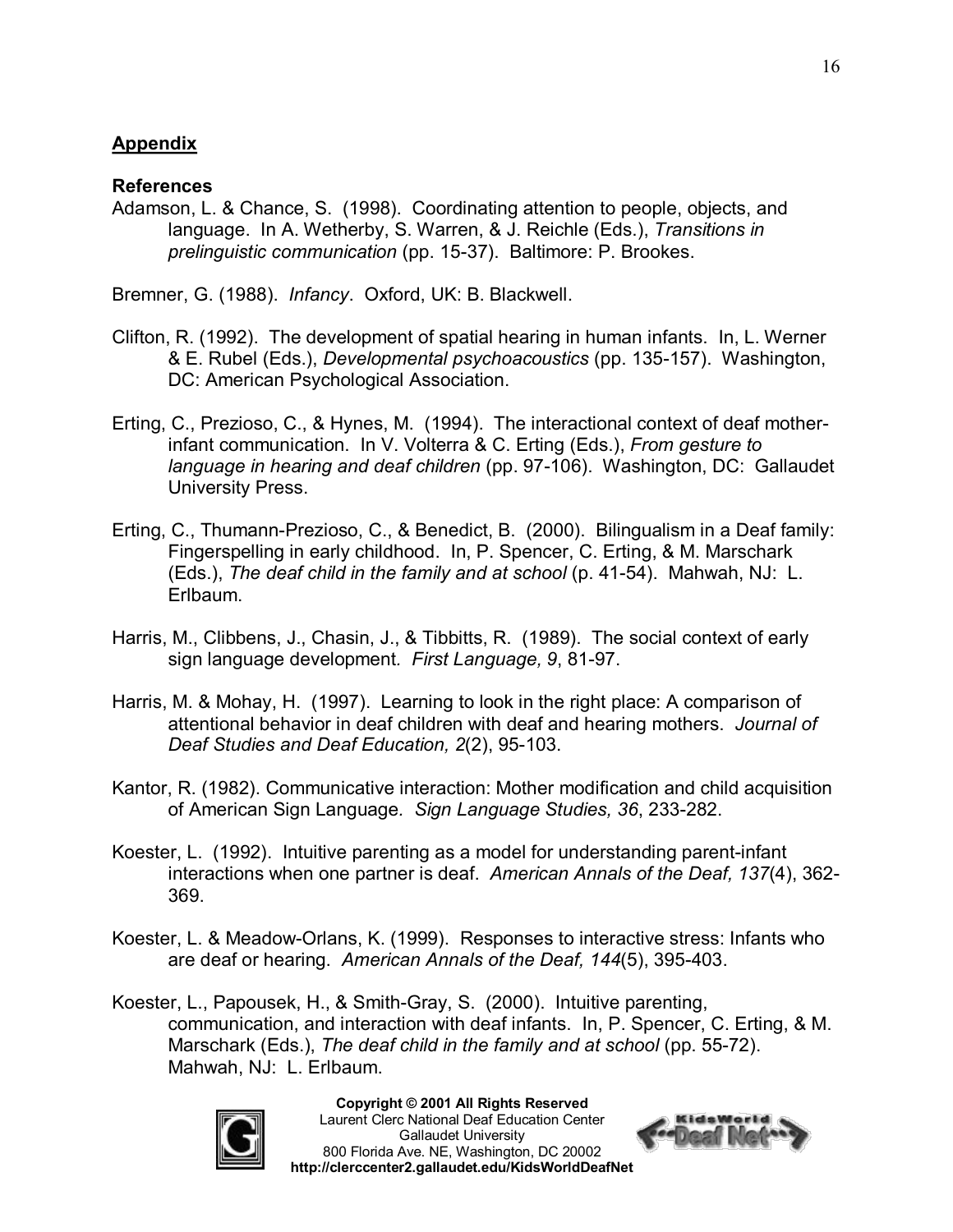- Kyle, J., Ackerman, J., & Woll. (1987). Early mother-infant interactions: Language and prelanguage in deaf families. In, P. Griffiths, A. Mills, & J. Local (Eds.), *Proceedings of the Child Language Seminar*, University of York, UK.
- Lederberg, A. & Mobley, C. (1990). The effect of hearing impairment on the quality of attachment and mother-toddler interaction. Child Development, 61, 1596-1604.
- Maestas Y Moores, J. (1980). Early linguistic environment: Interactions of deaf parents with their infants. *Sign Language Studies, 26, 1-13.*
- Mohay, H. (2000). Language in sight: Mothers' strategies for making language visually accessible to deaf children. In, P. Spencer, C. Erting, & M. Marschark (Eds.), *The deaf child in the family and at school: Essays in honor of Kathryn P. Meadow-Orlans* (pp. 151-166). Mahwah, NJ: L. Erlbaum.
- Papousek, H., & Papousek, M. (1987). Intuitive parenting: A dialectic counterpart to the infant's precocity in integrative capacities. In, J. Osofsky (Ed.), *Handbook of infant development* (2<sup>nd</sup> ed., pp. 669-720). New York: Wiley.
- Reilly, J. & Bellugi, U. (1996). Competition on the face: Affect and language in ASL motherese. *Journal of Child Language, 23(1), 219-239.*
- Schaffer, H. (1984). Face-to-face interactions. *The child's entry into a social world* (pp. 4478). London: Academic Press.
- Slade, A. (1987). Quality of attachment and early symbolic play. *Developmental Psychology, 23, 78-85.*
- Spencer, P. (July, 1998). Communication, attention, and symbolic development: Mothers and infants as an interactive system. International Conference for the Study of Behavioral Development. Berne, Switzerland.
- Spencer, P. (2000). Looking without listening: Is audition a prerequisite for normal development of visual attention during infancy? *Journal of Deaf Studies and* **Deaf Education, 5, 291-302.**
- Spencer, P., Bodner-Johnson, B., & Gutfreund, M. (1992). Interacting with infants with a hearing loss: What can we learn from mothers who are deaf? *Journal of Early Intervention, 16, 64-78.*
- Spencer, P. & Lederberg, A. (1997). Different modes, different models: Communication and language of young deaf children and their mothers. In, L. Adamson & M. Romski (Eds.), *Research on communication and language*



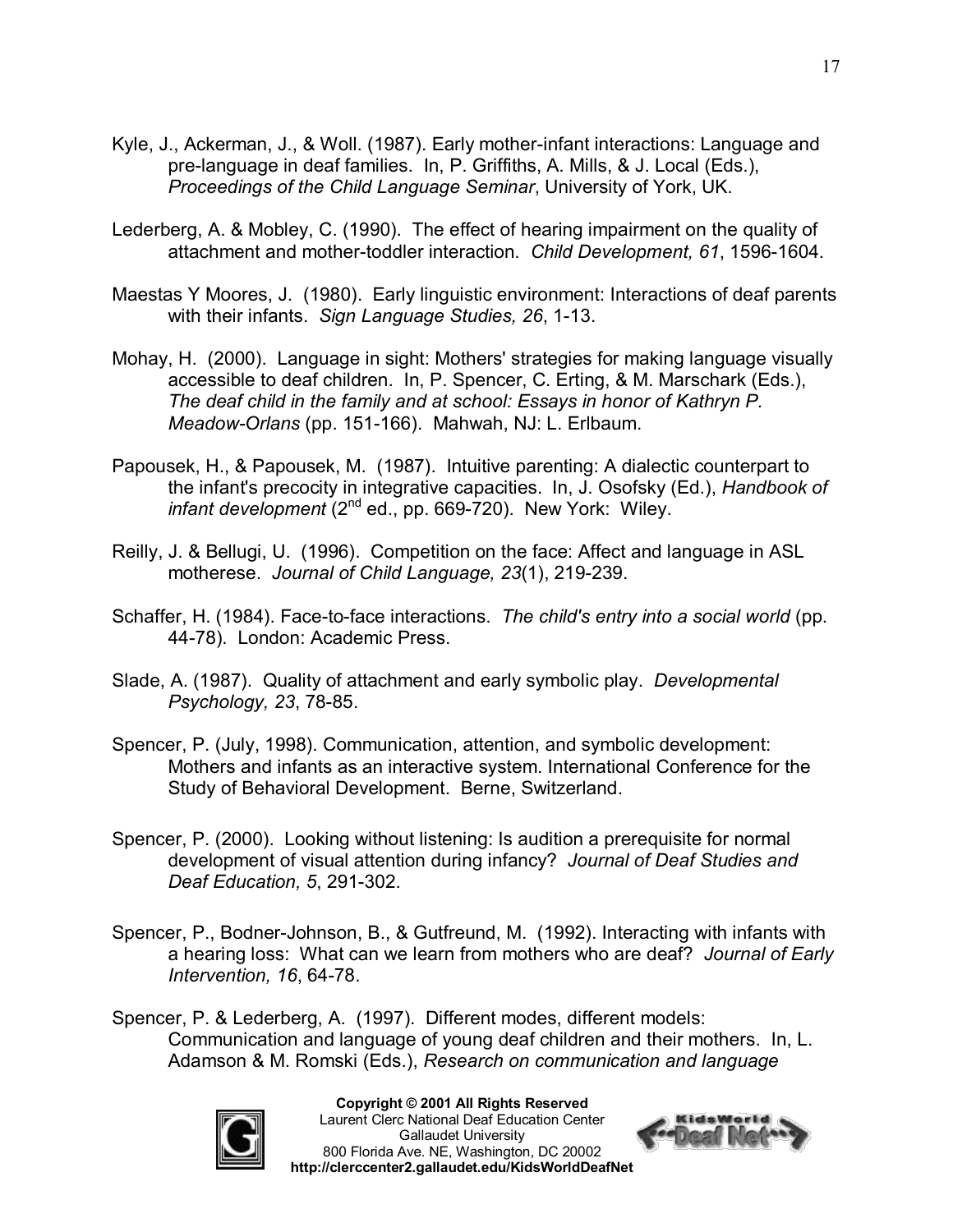disorders: Contributions to theories of language development (pp. 203-230). Baltimore: P. Brookes.

- Spencer, P., Lederberg, A., & Waxman, R. (April, 1996). Language mode and communication models International Conference on Infant Studies. Providence, RI. April, 1996.
- Thompson, R. (1998). Early sociopersonal development. In, W. Damon (Series Ed.), & N. Eisenberg (Vol. Ed), *Handbook of child psychology: Vol. 3. Social, emotional,*  and personality development (5<sup>th</sup> ed., pp. 25-104). New York: Wiley.
- Tomasello, M. (1988). The role of joint attentional processes in early language development. Language Sciences, 1, 69-88.
- Vondra, J. & Barnett, D. (1999). Atypical attachment in infancy and early childhood among children at developmental risk. *Monographs of the Society for Research in Child Development, Serial No. 258, Vol. 64*, No. 3.
- Waxman, R., & Spencer, P. (1997). What mothers do to support infant visual attention: Sensitivities to age and hearing status. *Journal of Deaf Studies and Deaf Education, 2(2), 104-114.*
- Wilson, S. & Spencer, P. (April, 1997). Maternal topic responsiveness and child language: A cross-cultural, cross-modality replication. Biennial Conference of Society for Research in Child Development. Washington, DC.
- Yoshinaga-Itano, C., Sedey, A., Coulter, D., & Mehl, A. (1998). Language of early- and later-identified children with hearing loss. Pediatrics, 102, 1161-1171.

## **Suggestions for Additional Reading**

*Several chapters in a recent book give more information about the topics we have discussed:*

Spencer, P., Erting, C., & Marschark, M. (Eds.) (2000). *The deaf child in the family and at school: Essays in honor of Kathryn P. MeadowOrlans.* Hillsdale, NJ: L. Erlbaum Associates.

*Chapters that may be especially interesting include:*

- \* Erting, C., Thumann-Prezioso, C., & Benedict, B. (Discusses the way deaf parents use fingerspelling to introduce ideas related to literacy skills.)
- \* Mohay, H. (Discusses a curriculum developed in Australia that teaches hearing parents to use the attention and language strategies used by deaf parents.)
- Spencer, P. Every opportunity: A case study of hearing parents and their